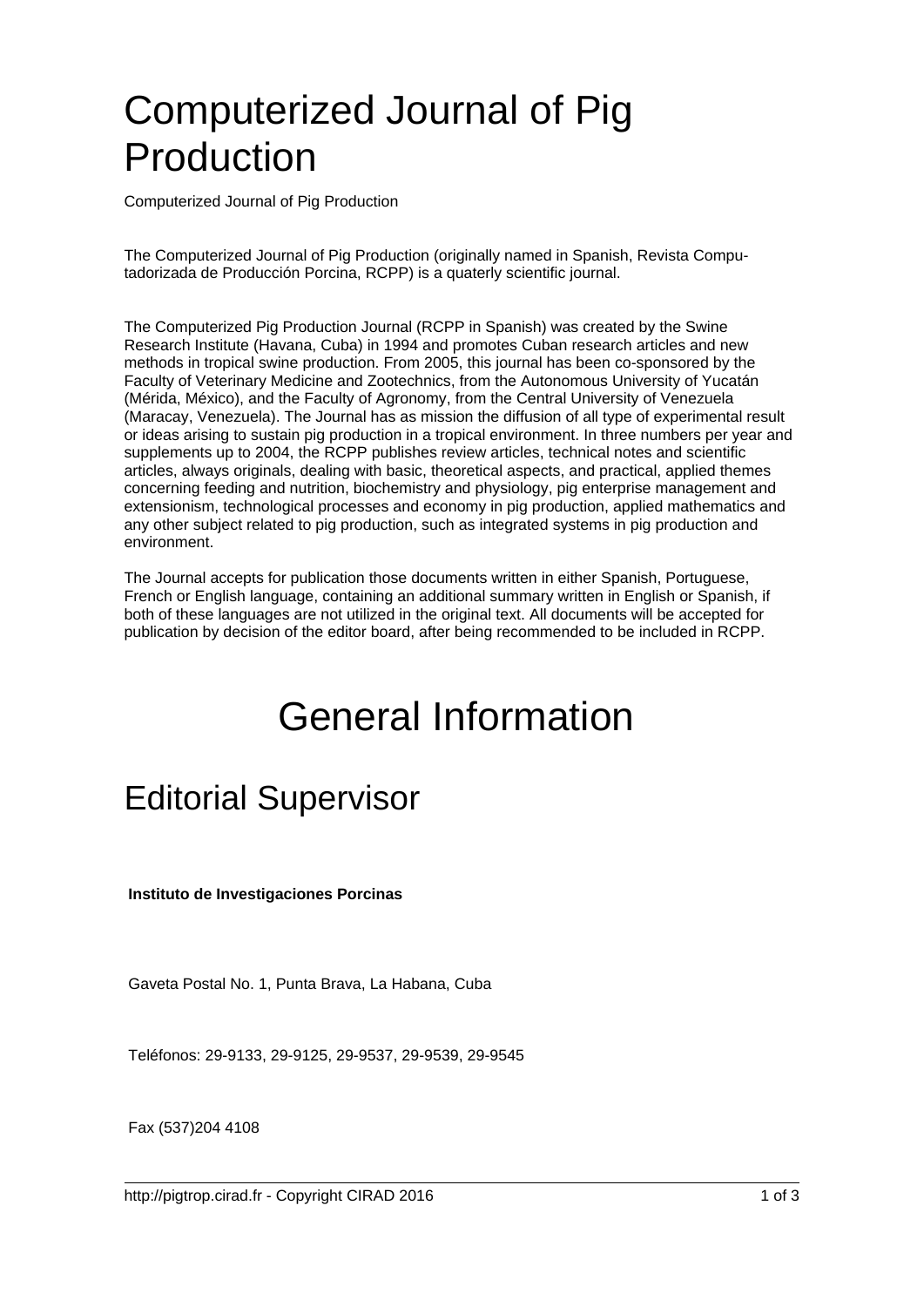Email: iip@enet.cu

Julio Ly (Editor)

### Editorial board

Roberto Belmar (Mérida)

Jesús Conejo (Morelia)

Eduardo R. Chávez (Montreal)

Francisco J. Diéguez (La Habana)

José Alberto Fernández (Tjele)

Carlos González (Maracay)

Osvaldo López (La Habana)

Marisol Muñiz (La Habana)

Raúl Ortega (Morelia)

### Technical team

Beatriz L. García

Margarita Rodríguez